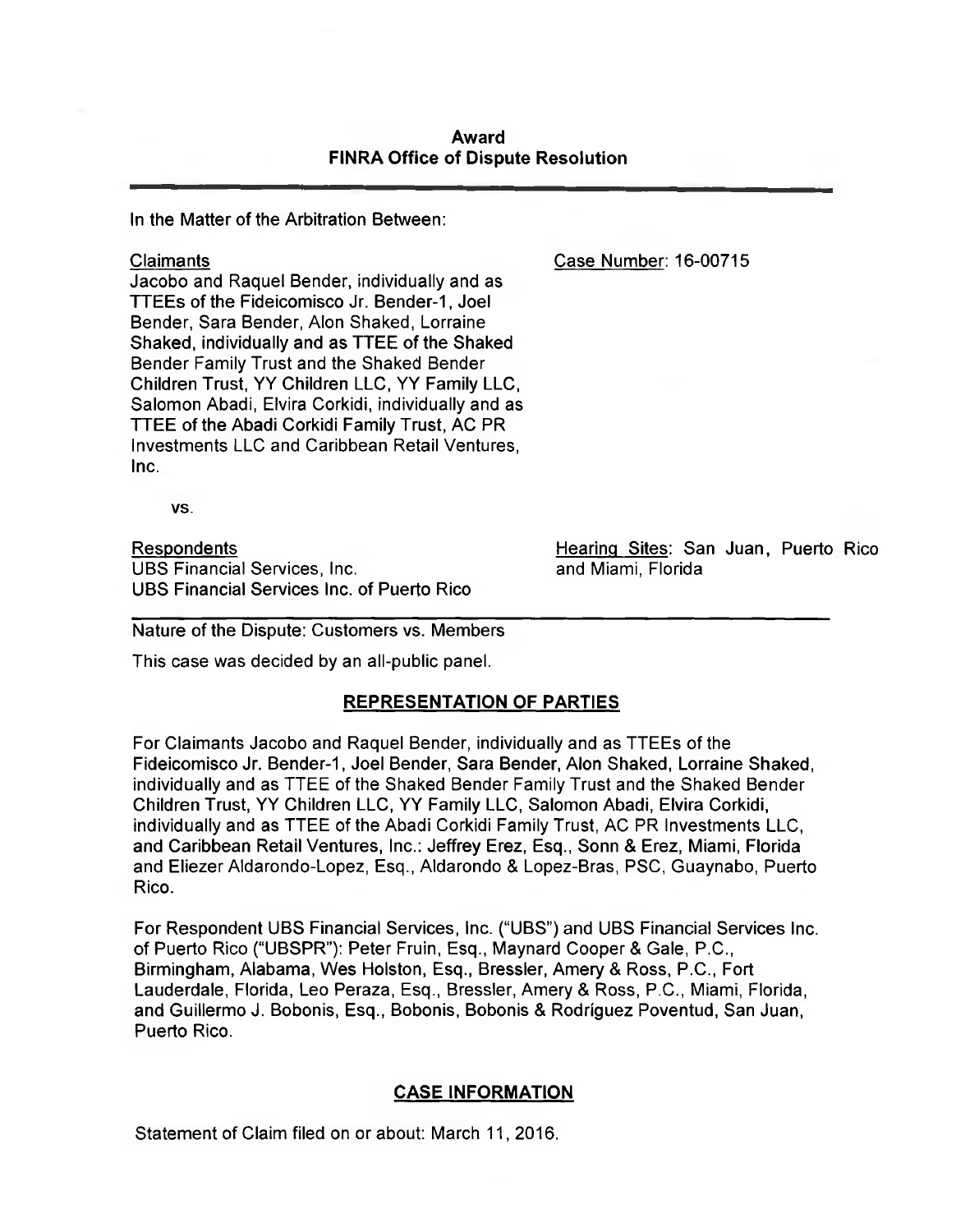FINRA Office of Dispute Resolution Arbitration No. 16-00715 Award Page 2 of 7

Amended Statement of Claim filed on or about: March 29, 2016. Jacobo Bender, individually and as TTEE of the Fideicomisco Jr. Bender-1, signed the

Submission Agreement: March 8, 2016.

Raquel Bender, individually and as TTEE of the Fideicomisco Jr. Bender-1, signed the Submission Agreement: March 8, 2016.

Salmon Abadi, individually and in his capacities as Managing Member of AC PR Investments LLC and President of Caribbean Retail Ventures, Inc., signed the Submission Agreement: March 8, 2016.

Elvira Corkidi, individually and in her capacities as TTEE of the Abadi Corkidi Farnily Trust and Managing Member of AC PR Investments LLC, signed the Submission Agreement: March 8, 2016.

Alon Shaked signed the Submission Agreement: March 9, 2016.

Lorraine Shaked, individually and in her capacities as TTEE of the Shaked Bender Family Trust and the Shaked Bender Children Trust, and as Managing Member of YY Children LLC and YY Family LLC, signed the Submission Agreement: March 9, 2016. Joel Bender signed the Submission Agreement: March 10, 2016. Sara Bender signed the Submission Agreement: March 10, 2016.

Statement of Answer filed by Respondents on or about: July 7, 2016. UBS Financial Services Inc. signed the Submission Agreement: June 28, 2016. UBS Financial Services Inc. of Puerto Rico signed the Submission Agreement: July 6, 2016.

# **CASE SUMMARY**

Claimants asserted the following causes of action: breach of fiduciary duty; negligence; negligent supervision; fraud; breach of contract; violation of the Puerto Rico Uniform Securities Act; and violation of Section 10(b) of the Securities Exchange Act and Rule 10b-5 of the Securities and Exchange Commission. The causes of action relate to, among other things, Claimants investments in Puerto Rico bonds (including new issues underwritten by Respondents), as well as Respondents' proprietary closed-end funds invested predominantly in Puerto Rico bonds.

Unless specifically admitted in the Statement of Answer, Respondents denied the allegations made in the Statement of Claim and asserted various affirmative defenses.

# **RELIEF REQUESTED**

In the Statement of Claim and the Amended Statement of Claim, Claimants requested: compensatory damages in the range of \$1,000,000.00 to \$5,000,000.00; rescission; punitive damages; interest; costs; attorneys' fees; and such other and further relief deemed just and proper by the Panel.

In the Statement of Answer, Respondents requested: denial of the Statement of Claim, as amended, in its entirety; assessment of all FINRA fees and costs to Claimants; expungement of all references to this claim from the Central Registration Depository ("CRD") records of any registered representative in which this case was reported; and such other and further relief deemed just and equitable by the Panel.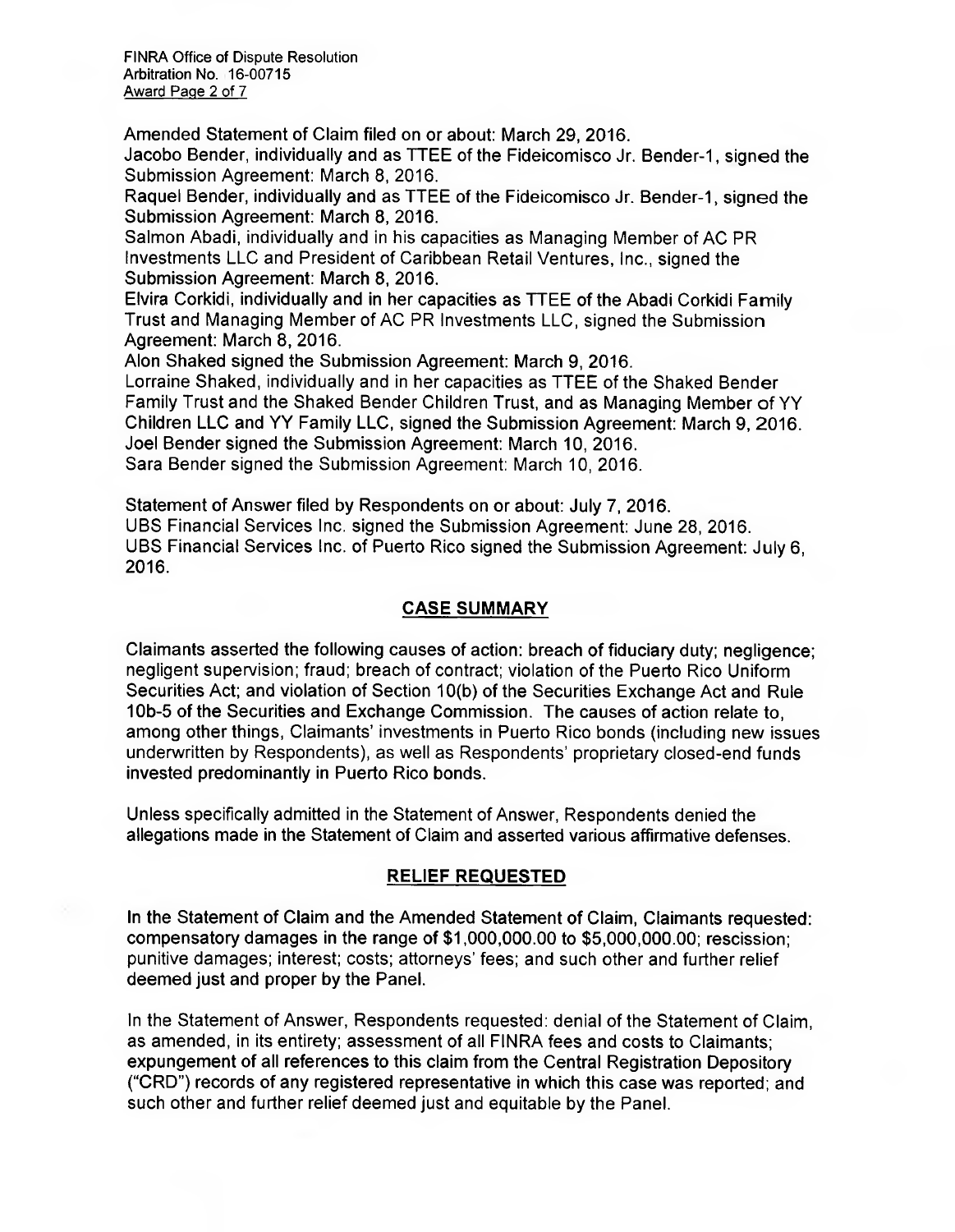# **OTHER ISSUES CONSIDERED AND DECIDED**

The Arbitrators acknowledge that they have each read the pleadings and other materials filed by the parties.

On or about May 4, 2018, Respondents filed a Motion to Exclude Regulatory Settlements and Arbitration Awards from Prior and Unrelated Arbitrations in which they asserted, among other things, that settlements made in connection with regulatory investigations and unrelated arbitration awards are irrelevant and inadmissible. In their May 10, 2018 Opposition, Claimants asserted, among other things, that: (1) FINRA's and the SEC's findings of fact, as well as other FINRA arbitration awards, clearly "relate to the case" because they focus on the same fraud and other illicit conduct at issue; FINRA has a longstanding policy of supporting the "liberal introduction of evidence" in arbitrations; prior judgments are unquestionably admissible under the Federal Rules of Evidence; Respondents' Motion relies on inapplicable, outdated and non-controlling case law that has no precedential value in this arbitration; and Respondents' reliance on an administrative law decision addressing a completely unrelated SEC action is sorely misplaced. In their May 15, 2018 Reply, Respondents asserted, among other things, that: (1) motions in limine are entirely appropriate; (2) regulatory settlements are inadmissible under the Federal Rules of Evidence; (3) regulatory settlements are inadmissible even if they relate to Claimants' allegations; (4) Respondents' reliance on the administrative law decision is proper; and (5) arbitration awards are not relevant. At the outset of the evidentiary hearing, the Panel heard oral arguments from the parties and denied the Motion.

On or about May 18, 2018, Respondents filed a Motion to Exclude Expert Testimony or, in the Alternative, to Compel in which they asserted, among other things, that unless they are provided with Claimants' unredacted account statements and other information given to the expert witness in preparation of his report, the expert witness should not be permitted to testify and his report should be excluded. Claimants did not file a written response to the Motion. At the outset of the evidentiary hearing, the Panel heard oral arguments from the parties and denied the Motion.

At the conclusion of Claimants' case-in-chief, Respondents moved to dismiss the claims of Claimants Jacobo and Raquel Bender (in their individual capacities), YY Family LLC, Salomon Abadi, Elvira Corkidi and Abadi Corkidi Family Trust. Specifically, Respondents requested that the Panel dismiss all claims asserted by these Claimants based upon the expiration of the Statute of Limitations, to which Claimants objected. The Panel granted the Motion in part and denied it in part. Specifically, the Panel dismissed with prejudice all claims asserted by Claimants YY Family LLC, Salomon Abadi, Elvira Corkidi and Abadi Corkidi Family Trust for violation of the Puerto Rico Uniform Securities Act, and denied all of Respondents' other remaining dismissal requests.

All of the evidentiary hearings were held in San Juan, Puerto Rico, with the exception of the June 11, 12 and 13, 2018, hearings, which were held in Miami, Florida.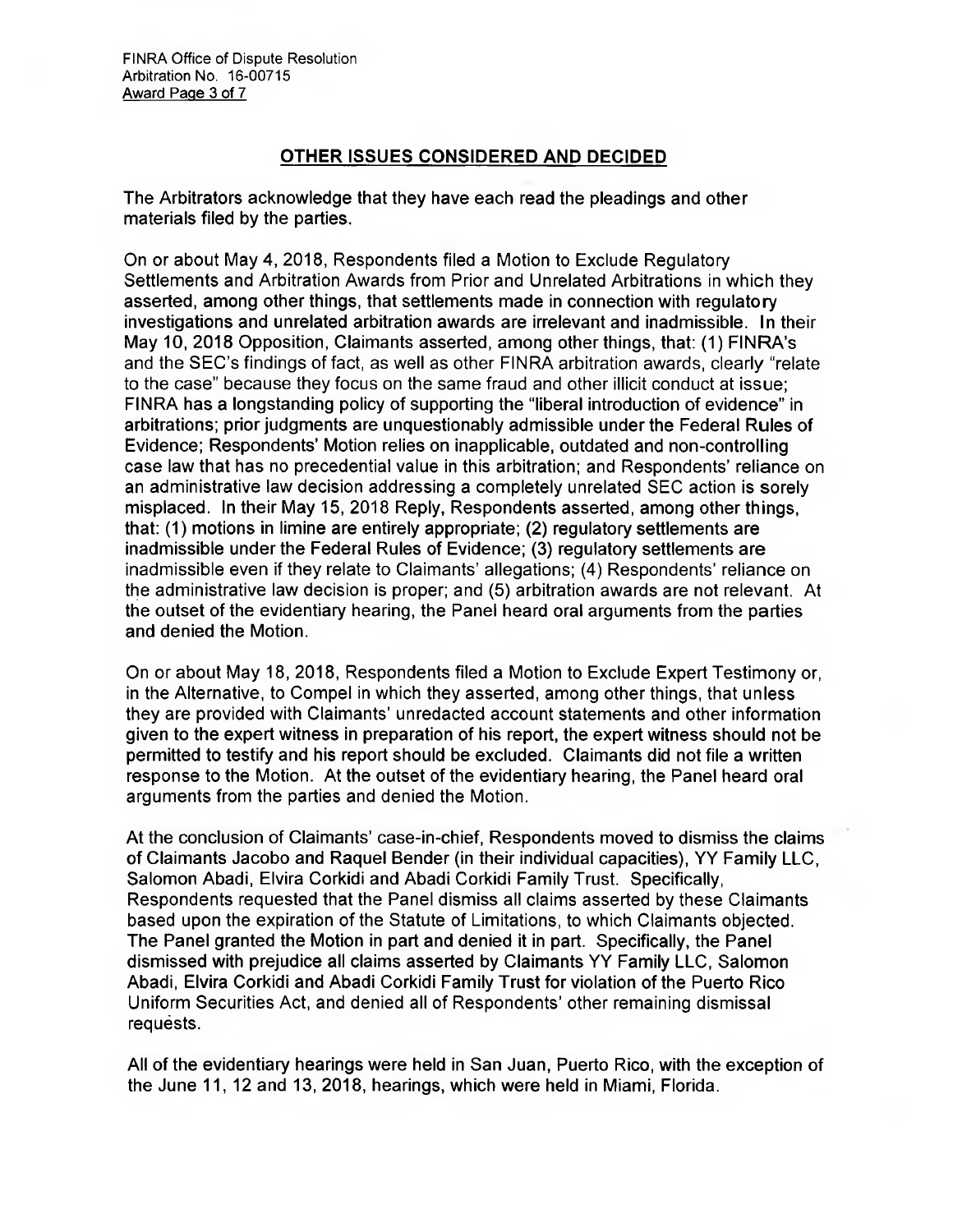FINRA Office of Dispute Resolution Arbitration No. 16-00715 Award Page 4 of 7

Notwithstanding the presence of a court reporter at the evidentiary hearings, the parties stated on the record that FINRA's recording of the evidentiary hearings is the official record in this matter, to which the Panel agreed.

The parties present at the hearing have agreed that the Award in this matter may be executed in counterpart copies or that a handwritten, signed Award may be entered.

# **AWARD**

After considering the pleadings, the testimony and evidence presented at the hearing, and the post-hearing submissions (if any), the Panel has decided in full and final resolution of the issues submitted for determination as follows:

- 1. Respondents are jointly and severally liable for and shall pay to Claimants the sum of \$4,200,000.00 in compensatory damages, plus post-award interest (if applicable) pursuant to the provisions of the Code of Arbitration Procedure (the "Code").
- 2. Respondents are jointly and severally liable for and shall pay to Claimants the sum of \$85,847.00 in costs.
- 3. Respondents are jointly and severally liable for and shall reimburse Claimants the sum of \$600.00, representing the non-refundable portion of the initial claim filing fee previously paid by Claimants to FINRA Office of Dispute Resolution.
- 4. A court reporter was present at the evidentiary hearings. Two different court reporting service providers were used — one in San Juan, Puerto Rico and one in Miami, Florida. Claimants and Respondents agreed that each side would be responsible for 50% of the court reporter's appearance fee and each would pay their own share directly to the applicable court reporting service provider. The Panel has now determined to assess Claimants' 50% share of the appearance fee jointly and severally to Respondents. Therefore, Respondents shall pay the entire appearance fee directly to the applicable court reporting service provider upon receipt of the final invoice from that provider. Additionally, if any party wishes to obtain a transcription of all or part of the record, that party may obtain same from the court reporting service providers at their own expense.
- 5. Respondents' request for expungement of all references to this matter from the CRD records of any registered representative in which this case was reported is denied.
- 6. Any and all claims for relief not specifically addressed herein, including Claimants' requests for attorneys' fees and punitive damages fees, are denied.

# **FEES**

Pursuant to the Code, the following fees are assessed: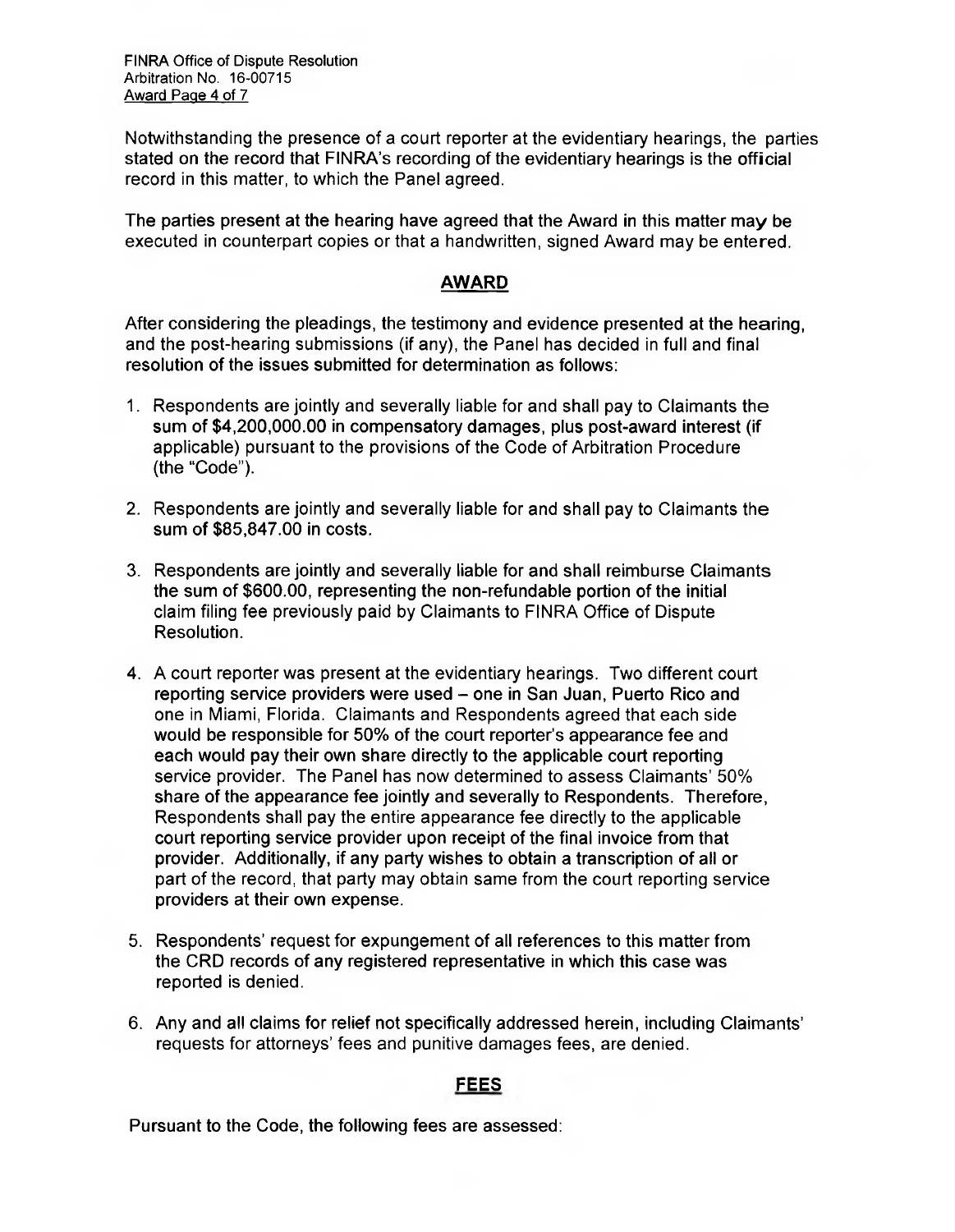FINRA Office of Dispute Resolution Arbitration No. 16-00715 Award Page 5 of 7

#### **Filing Fees**

FINRA Office of Dispute Resolution assessed a filing fee\* for each claim:

Initial Claim Filing Fee  $= $2,000.00$ 

*\*The filing fee is made up of a non-refundable and a refundable portion.* 

### **Member Fees**

Member fees are assessed to each member firm that is a party in these proceed ings or to the member firm(s) that employed the associated person(s) at the time of the event(s) giving rise to the dispute. Accordingly, as parties, Respondents UBS and UBSPR are each assessed the following:

| <b>UBS</b>                                                                                                                                                                           |                                |
|--------------------------------------------------------------------------------------------------------------------------------------------------------------------------------------|--------------------------------|
| <b>Member Surcharge</b><br><b>Member Process Fee</b>                                                                                                                                 | $= $3,025.00$<br>$= $6,175.00$ |
| <b>UBSPR</b><br>Member Surcharge<br><b>Member Process Fee</b>                                                                                                                        | $= $3,025.00$<br>$= $6,175.00$ |
| <b>Postponement Fees</b><br>Postponements granted during these proceedings for which fees were assessed or<br>waived:                                                                |                                |
| June 5, 2018, postponement by Respondents                                                                                                                                            | $= $1,400.00$                  |
| <b>Total Postponement Fees</b>                                                                                                                                                       | $= $1,400.00$                  |
| The Panel has assessed the total \$1,400.00 postponement fee jointly and severally to<br>Respondents.                                                                                |                                |
| <b>Last Minute Cancellation Fees</b><br>Fees apply when a hearing on the merits is postponed or settled within ten calendar<br>days before the start of a scheduled hearing session: |                                |
| June 5, 2018, postponement by Respondents                                                                                                                                            | $= $1,800.00$                  |
| <b>Total Last Minute Cancellation Fees</b>                                                                                                                                           | $= $1,800.00$                  |
| The Panel has assessed the total \$1,800.00 last minute cancellation fee jointly and<br>severally to Respondents.                                                                    |                                |
| <b>Discovery-Related Motion Fee</b><br>Fees apply for each decision rendered on a discovery-related motion.                                                                          |                                |
| Two (2) decisions on discovery-related motions on the papers                                                                                                                         |                                |

with one (1) arbitrator  $@$  \$200.00/decision  $= $$  400.00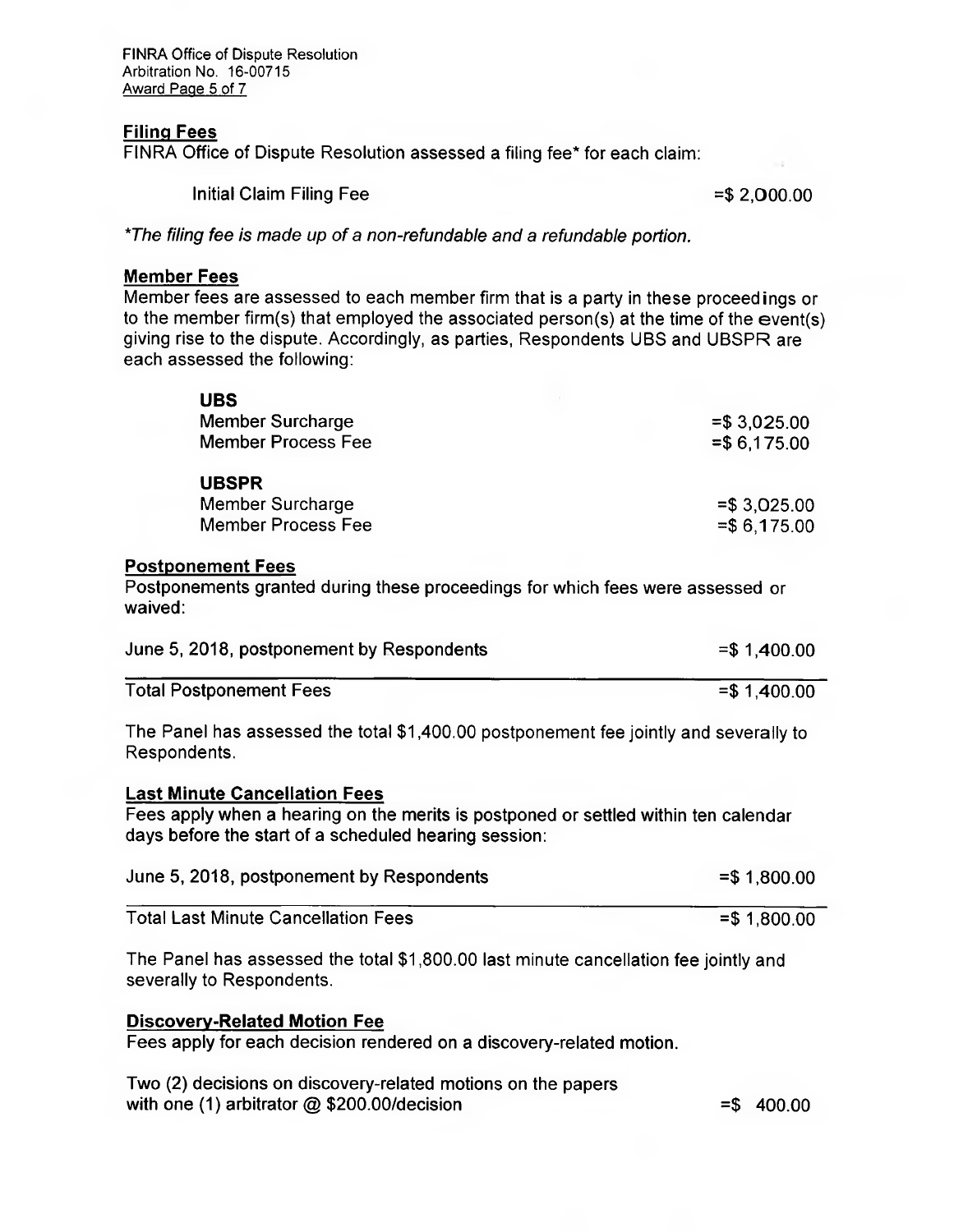Respondents submitted two (2) discovery-related motions

| <b>Total Discovery-Related Motion Fees</b> | $= $ 400.00$ |
|--------------------------------------------|--------------|
|                                            |              |

The Panel has assessed the entire \$400.00 of the discovery-related motion fees jointly and severally to Respondents.

#### **Hearing Session Fees and Assessments**

The Panel has assessed hearing session fees for each session conducted. A session is any meeting between the parties and the arbitrator(s), including a pre-hearing conference with the arbitrator(s) that lasts four (4) hours or less. Fees associated with these proceedings are:

| One (1) pre-hearing session with the Panel $@$ \$1,400.00/session |               |            | $= $ 1,400.00$ |
|-------------------------------------------------------------------|---------------|------------|----------------|
| Pre-hearing conference: August 22, 2016                           |               | 1 session  |                |
| Thirty-three $(33)$ hearing sessions $@$ \$1,400.00/session       |               |            | $= $46,200.00$ |
| <b>Hearing Dates:</b>                                             | May 21, 2018  | 2 sessions |                |
|                                                                   | May 22, 2018  | 2 sessions |                |
|                                                                   | May 23, 2018  | 2 sessions |                |
|                                                                   | May 24, 2018  | 3 sessions |                |
|                                                                   | May 25, 2018  | 1 sessions |                |
|                                                                   | May 29, 2018  | 2 sessions |                |
|                                                                   | May 30, 2018  | 3 sessions |                |
|                                                                   | May 31, 2018  | 3 sessions |                |
|                                                                   | June 1, 2018  | 2 sessions |                |
|                                                                   | June 4, 2018  | 3 sessions |                |
|                                                                   | June 6, 2018  | 3 sessions |                |
|                                                                   | June 11, 2018 | 3 sessions |                |
|                                                                   | June 12, 2018 | 3 sessions |                |
|                                                                   | June 13, 2018 | 1 session  |                |

# Total Hearing Session Fees =  $\frac{47,600.00}{5}$

The Panel has assessed \$700.00 of the hearing session fees jointly and severally to Claimants.

The Panel has assessed \$46,900.00 of the hearing session fees jointly and severally to Respondents.

All balances are payable to FINRA Office of Dispute Resolution and are due upon receipt.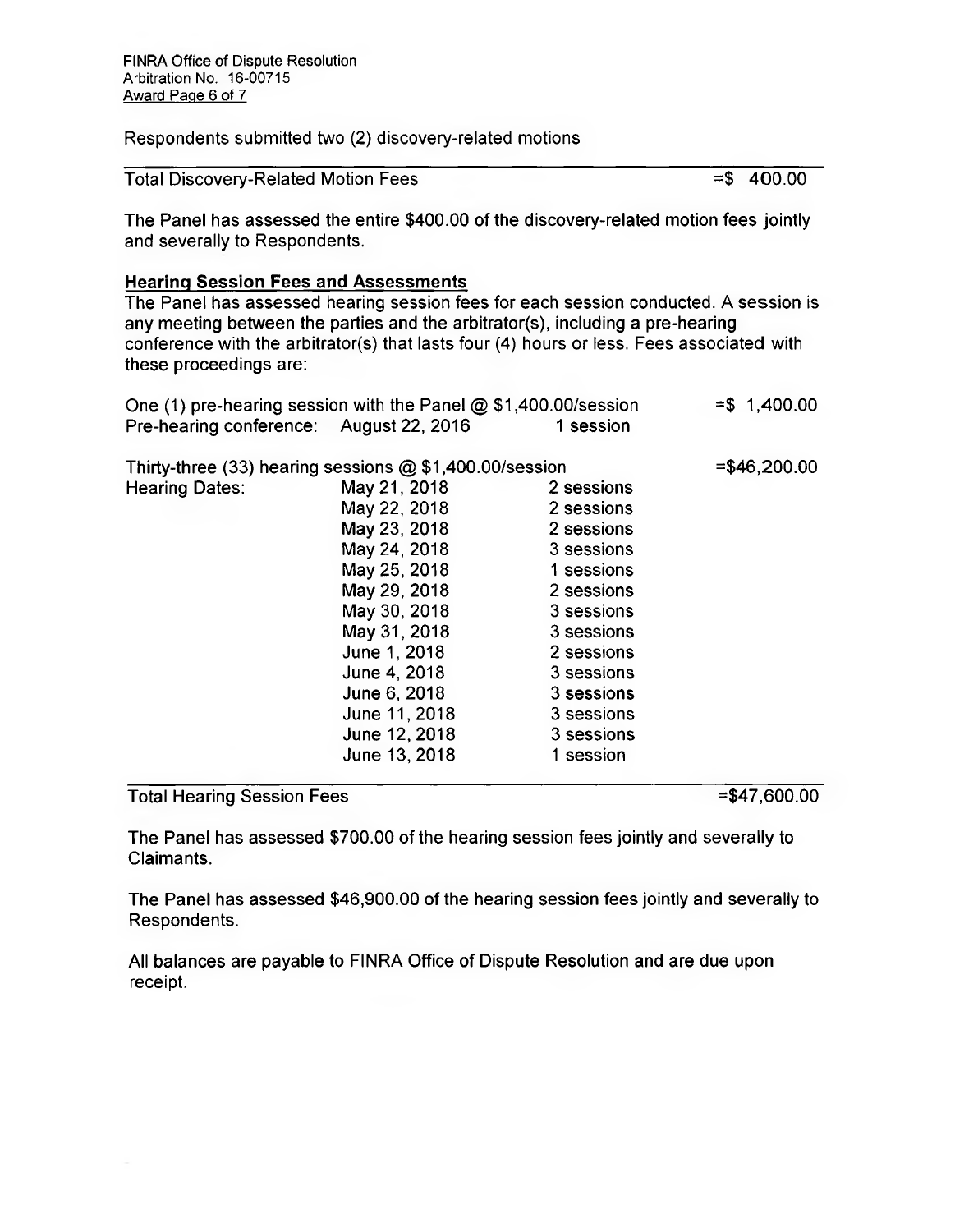### **ARBITRATION PANEL**

Don G. Miller **Public Arbitrator** 

John B. Sochacki Public Arbitrator, Presiding Chairperson Public Arbitrator

I, the undersigned Arbitrator, do hereby affirm that I am the individual described herein and who executed this instrument, which is my award.

#### **Concurring Arbitrators' Signatures**

 $lscl$ 

**John B. Sochacki** Public Arbitrator, Presiding Chairperson

TUNIE 32, Let<br>Signature Date

Ron Pekoe Public Arbitrator Signature Date

Don G. Miller Public Arbitrator Signature Date

Date of Service (For FINRA Office of Dispute Resolution office use only) The Strategy<br>
The Strategy<br>
Control of Strategy<br>
Control of Strategy<br>
The Strategy<br>
Control of Strategy<br>
Control of Strategy<br>
Control of Strategy<br>
Control of Strategy<br>
Control of Strategy<br>
Control of Strategy<br>
Control of S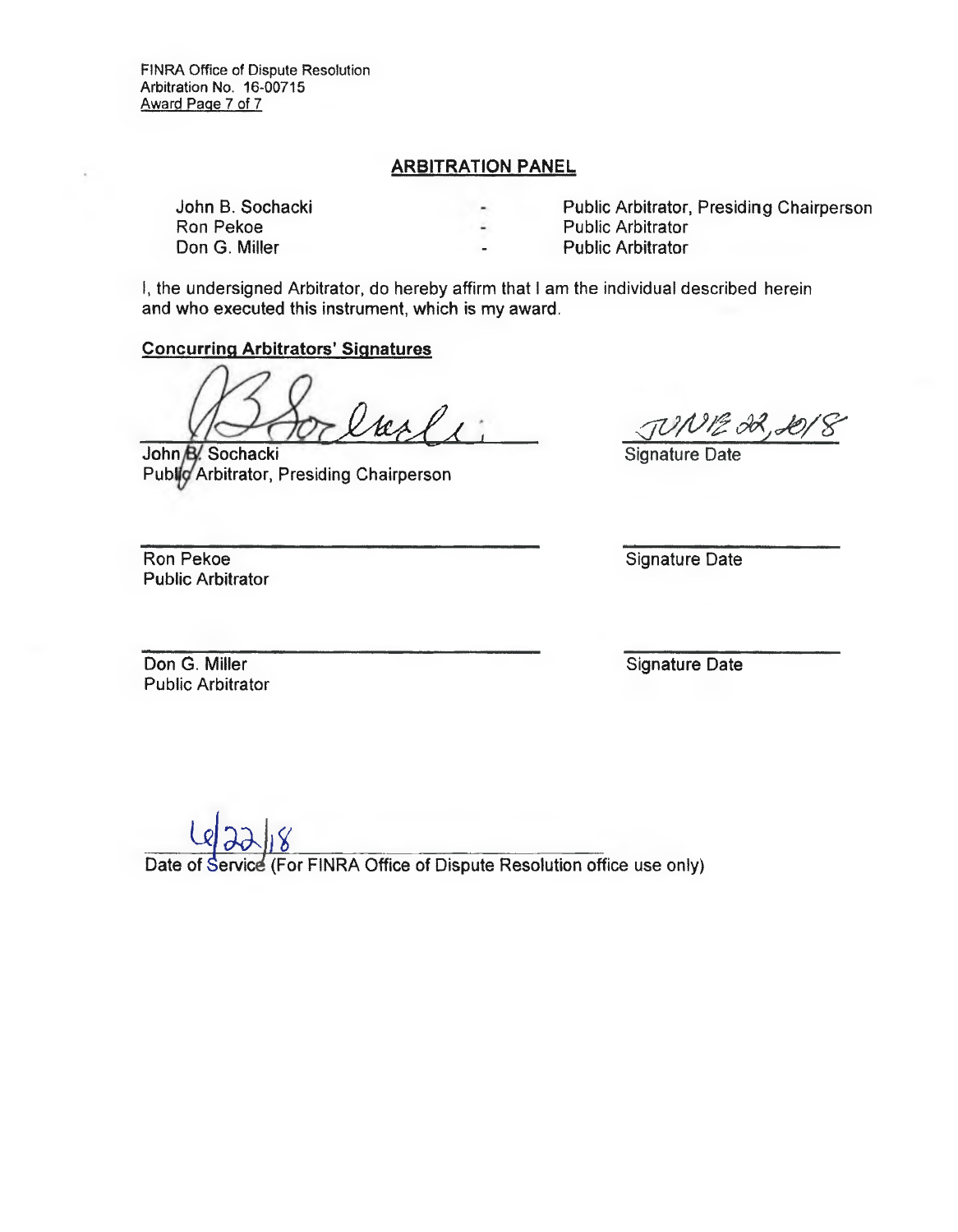FINRA Office of Dispute Resolution Arbitration No. 16-00715 Award Page 7 of 7

# **ARBITRATION PANEL**

**Ron Pekoe 2018**<br> **Ron G. Miller Conduct 2018**<br> **Public Arbitrator** 2019

John B. Sochacki **Public Arbitrator, Presiding Chairperson**<br>
Ron Pekoe **Public Arbitrator** 

- 
- **Public Arbitrator**

**I, the undersigned** Arbitrator, do hereby affirm that l am the individual described herein and who executed this instrument, which is my award.

#### **Concurring Arbitrators' Signatures**

**John B. Sochacki** Signature Date **Public Arbitrator, Presiding Chairperson** 

Ron Pekoe

**Public Arbitrator** 

6/22/18 **Ron Pekoe** Signature Date

**Don G. Miller Contract Contract Contract Contract Contract Contract Contract Contract Contract Contract Contract Contract Contract Contract Contract Contract Contract Contract Contract Contract Contract Contract Contract Public Arbitrator** 

 $LQ22$ 

Date of Service (For FINRA Office of Dispute Resolution office use only)